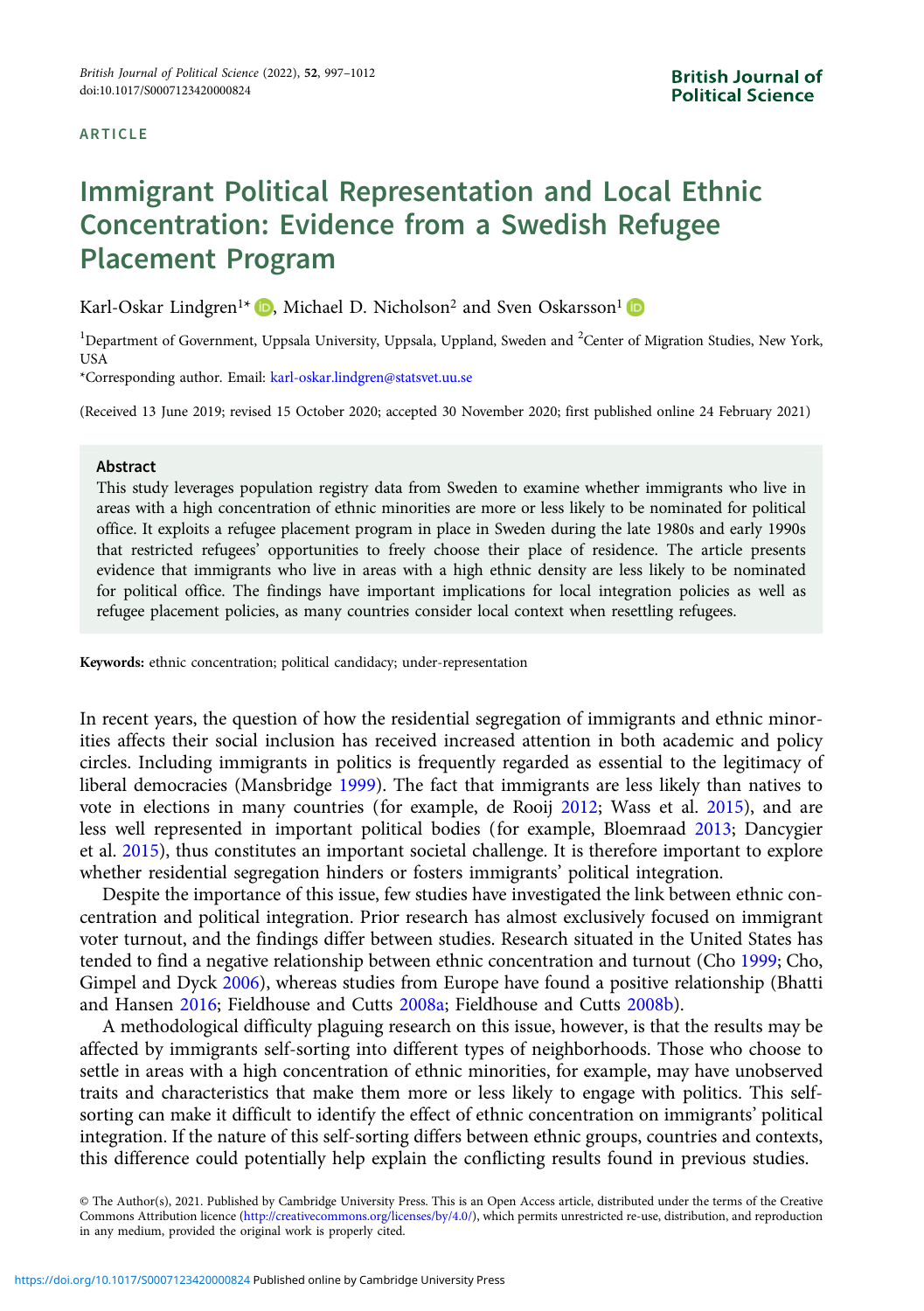Another limitation of existing research is the rather narrow focus on voter turnout. Turnout is no doubt very important, but there are other equally vital aspects of incorporating immigrants into the political system. In particular, the under-representation of immigrants in democratically elected bodies is often discussed as an indication of their insufficient political integration into their new host countries (Bloemraad [2013](#page-14-0)).

This article addresses both of these limitations using high-quality data from Swedish registers to study the relationship between ethnic concentration and immigrants' local political representation. We investigate whether immigrants who settle in areas with a high proportion of co-ethnics are more or less likely to be nominated to local political office. To mitigate the problem of self-sorting into different types of neighborhoods, we leverage data from a comprehensive placement policy that was in place in Sweden between 1985 and 1994, which severely restricted refugees' ability to choose where they initially settled when they arrived in Sweden.

Following the early work of Edin, Fredriksson and Åslund [\(2003\)](#page-15-0), who used the placement policy to study labor market outcomes, we argue that the policy's implementation generated exogenous variation in immigrants' residential contexts that can be used to credibly identify the effect of ethnic concentration on immigrants' local political representation. That is, the fact that refugees did not get to choose their own initial location substantively reduces the risk that the empirical results are driven by the type of sorting bias discussed above.

The current study thus contributes to previous research in two key respects. First, and perhaps most importantly, we broaden the focus beyond voter turnout and study how ethnic concentration affects the likelihood of becoming a political representative. To the best of our knowledge, ours is the first quantitative study to explicitly examine this relationship. Secondly, compared to previous research on voter turnout, our study benefits from having access to a stronger identification strategy, which allows us to rely on less stringent modelling assumptions when estimating the effect of interest. $\frac{1}{1}$ 

We find evidence that immigrants are substantially less likely to be nominated for political office as the share of co-ethnics in the municipality in which they settled increases – suggesting that high levels of ethnic residential concentration may contribute to immigrants' underrepresentation in local political bodies.

These results are important, since understanding the sources of immigrants' political underrepresentation is vital to strengthening representative democracy. Given that many countries consider the local context when resettling refugees and asylum seekers, understanding the long-term impact of local ethnic concentration on immigrants' subsequent political integration is of particular policy importance. In this regard, our findings lend some credibility to the view that dispersal policies that discourage ethnic concentration can encourage immigrants' long-term political representation. Moreover, since political participation constitutes an important aspect of immigrant integration, these results could also be taken to indicate that immigrant dispersion can help ease integration more generally.

# Ethnic Concentration and Immigrant Political Representation

In party-based systems, the political representation of immigrants is the result of both supply- and demand-side factors (Norris and Lovenduski [1995\)](#page-15-0). That is, two conditions must be met for immigrants to appear on party lists. First, enough immigrants must choose to engage in politics and be ready to stand as candidates if asked to do so (the supply-side condition). Secondly, party selectors and gatekeepers must be willing to recruit and nominate candidates with an immigrant background (the demand-side condition). When theorizing on the relationship between ethnic residential

<sup>&</sup>lt;sup>1</sup>A companion research note by Andersson et al. [\(2021](#page-14-0)), which uses a similar empirical design as the current study to examine the relationship between ethnic concentration and voter turnout, constitutes a partial exception in this regard. Andersson et al. [\(2021\)](#page-14-0) find that immigrant turnout is unrelated to the overall degree of ethnic concentration, but that living with many politically active co-ethnics may facilitate voting.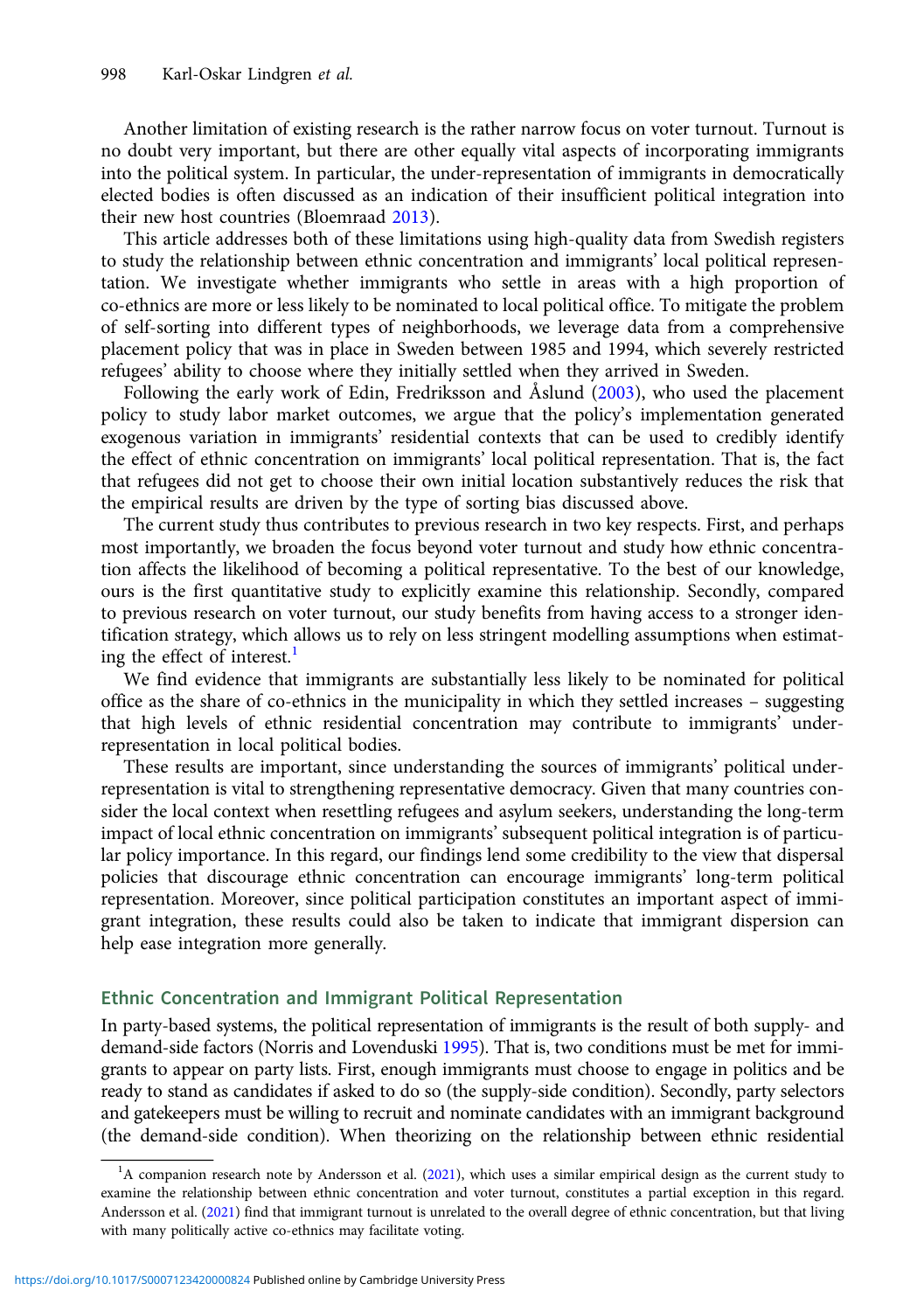concentration and immigrant representation, we therefore ought to consider the potential effects of ethnic concentration on both the supply and demand of immigrant candidates.

There is no consensus in the literature on whether ethnic residential concentration facilitates or hinders immigrant political integration. For instance, it has been suggested that immigrants who live in areas with a high concentration of ethnic minorities, and who therefore interact disproportionally with individuals of their own ethnic origin (Vervoort [2012\)](#page-15-0), are less likely to participate in politics because they have relatively limited access to information about host-country politics, and tend to focus their attention on the politics of their country of origin rather than the host country (Cho, Gimpel and Dyck [2006;](#page-14-0) Piore [1979\)](#page-15-0). Moreover, it has been argued that ethnic concentration may impede immigrants' opportunities to learn the host-country language and enter the regular labor market (cf. Bolt, Özuekren and Philips [2010\)](#page-14-0), two factors that are known to be associated with immigrants' political involvement (Cho [1999](#page-14-0)). Individual-level factors such as these are most directly linked to the supply of immigrant candidates, although they can also indirectly affect the demand for such candidates.

However, less frequent interactions with natives can also have a more direct effect on representation through the demand side. For instance, some studies have suggested that access to recruitment networks 'explains a substantial part of structurally related differences in political participation' between immigrants and natives (Strömblad and Myrberg [2013](#page-15-0), 1050). Therefore, it can be hypothesized that immigrants living in less ethnically concentrated areas stand a greater chance of being recruited into politics, since their personal networks are more likely to contain (native) political insiders.

Other scholars, however, claim that ethnic residential concentration may instead spur political participation. For instance, ethnic communities can be an important resource to help immigrants navigate a new political context: they can help increase the flow of information within immigrant groups, ultimately facilitating their mobilization (Fieldhouse and Cutts [2008a;](#page-15-0) Laurence and Heath [2008](#page-15-0); Lipset et al. [1954](#page-15-0); Maxwell [2013\)](#page-15-0). Ethnic concentration may also encourage participation by fostering group consciousness (Bilodeau [2009\)](#page-14-0); when the local proportion of immigrants from a group increases, more immigrants engage in politics as they come to perceive that engagement benefits them and their group (Leighley [2001\)](#page-15-0). To the extent that ethnic concentration fosters rather than hinders immigrant economic integration, as some scholars have argued (Edin, Fredriksson and Åslund [2003;](#page-15-0) Wilson and Portes [1980\)](#page-15-0), this could also increase their political integration (Verba and Nie [1972\)](#page-15-0). Finally, still others argue that increased ethnic concentration may primarily affect immigrant representation by increasing the demand for immigrant candidates, particularly when earning immigrants' support could tip the scales in competitive elections (Ciornei [2014;](#page-14-0) Dancygier [2017;](#page-14-0) Maxwell [2012\)](#page-15-0).

To summarize, existing theoretical arguments about the impact of ethnic concentration on immigrant political representation point in different directions. Whereas some scholars believe ethnic concentration reduces the supply of (and demand for) immigrant political candidates, others argue the opposite. Ultimately, it is an empirical question whether ethnic concentration hinders or facilitates immigrant political representation. However, as mentioned in the introduction, few studies have been conducted on the topic. The present study therefore aims to shed additional light on the effect of ethnic concentration on immigrant political representation by leveraging a Swedish refugee placement program, which we describe in more detail in the next section. This research design allows us to identify the *overall* (net) effect of ethnic concentration on immigrant representation. However, it is less able to distinguish the individual contributions of the various supply and demand factors discussed in this section.

## Immigration to Sweden and the Refugee Placement Policy

Sweden's history of migration resembles the experiences of other European countries. In the 1950s and 1960s, the inflow of immigrants to Sweden was made up largely of labor migrants.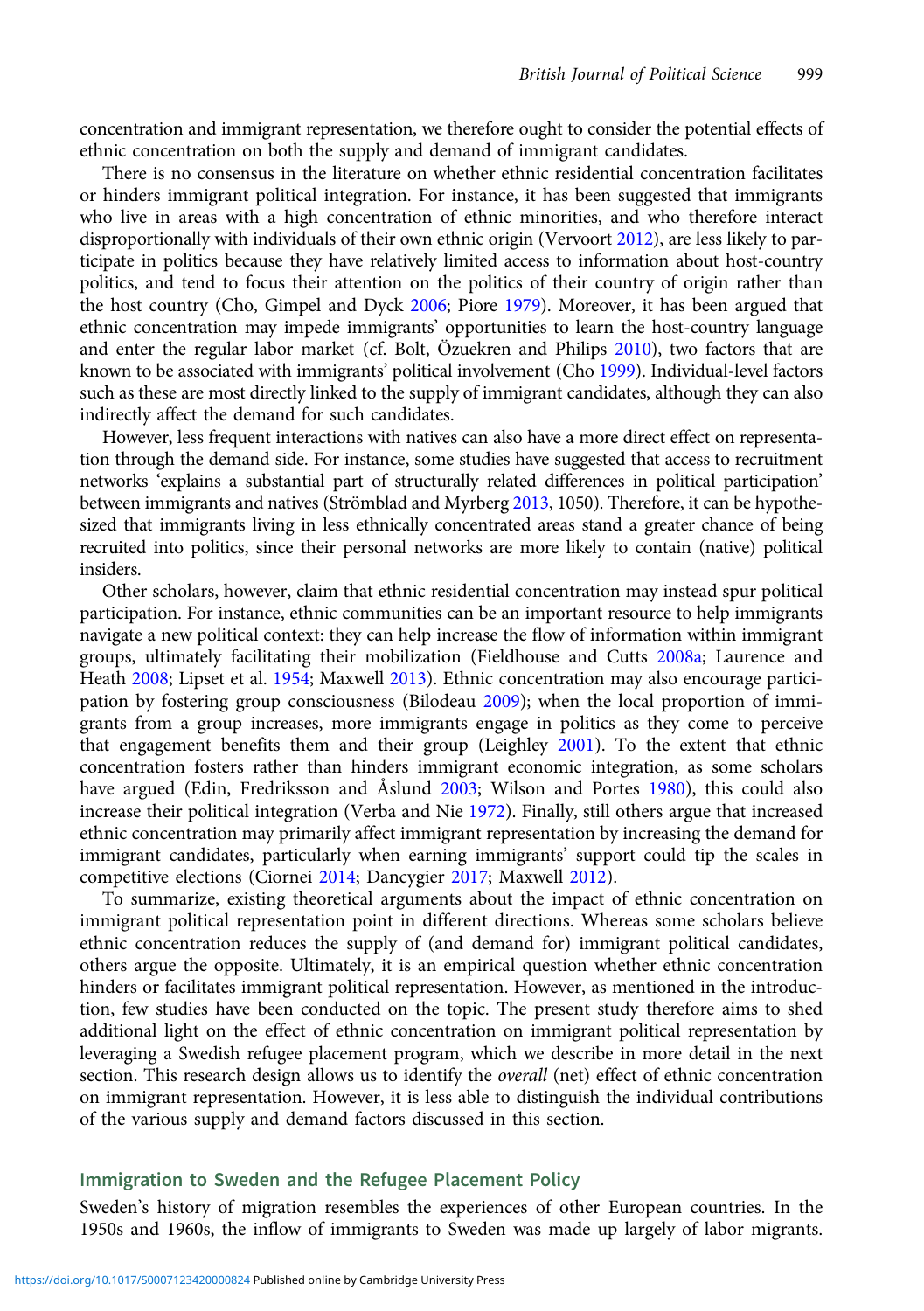These came primarily from Finland, but migrants from Central and Southern Europe and Turkey were recruited to the manufacturing sector as well (Lundh and Ohlsson [1999](#page-15-0); Nilsson [2004\)](#page-15-0).

In the aftermath of the oil crisis and increasing unemployment in the early 1970s, the demand for foreign labor dwindled. The share of labor migrants has since decreased, and refugees and family reunification migrants have dominated immigrant inflows. This pattern accelerated in the late 1980s and early 1990s following a massive increase in immigration (Dancygier et al. [2015\)](#page-15-0). About one-fifth of Sweden's current population was born abroad.

Another feature shared by most Western countries is the concentration of immigrants in certain regions and neighborhoods (Åslund et al. [2011\)](#page-14-0). In Sweden, large cities such as Stockholm, Gothenburg and Malmö host around half of the country's foreign-born population but only around a third of the total population. Within these regions, immigrants are over-represented in particular areas, especially suburbs.

In response to mounting complaints from the cities with the largest increases in immigration, the policy framework regulating the reception of refugee immigrants underwent a drastic reform in 1985.<sup>2</sup> The Swedish Immigration Board was given the responsibility of assigning all newly arrived asylum seekers to an initial municipality of residence.

The main goal of this reform was to speed up asylum seekers' integration process by distributing them across a larger group of municipalities with above-average educational, labor market and housing opportunities. At the start of the reform, the board signed contracts with around sixty receiving municipalities. However, due to the large increase in the number of asylum seekers in the late 1980s, the Immigration Board decided that all Swedish municipalities should receive asylum seekers. By 1989, the system included 277 of the country's 284 municipalities. The goal was to place at least 2.9 refugees per thousand inhabitants in each municipality. The original educational and labor market opportunities criteria were abandoned. Available public housing instead became the main governing principle. According to Anders Wenström, the head of the Swedish Ministry of Employment's integration division during the placement reform, refugees were often placed in newly built subdivisions and apartment complexes, where the 'chance of finding other immigrants or refugees in there before them was quite substantial', although the degree of ethnic concentration varied across municipalities (Wenström [2013\)](#page-15-0).

The placement policy was formally in effect between 1985 and 1994, but the implementation was strictest between 1987 and 1991. Therefore, our analysis focuses on refugees arriving during the 1987–1991 period. A number of previous works have used the placement reform to study the effects of ethnic concentration on immigrant economic success (Edin, Fredriksson and Åslund [2003\)](#page-15-0), peer effects on immigrant student achievement and welfare dependence (Åslund and Fredriksson [2009](#page-14-0); Åslund et al. [2011\)](#page-14-0), and the relationship between income inequality and health (Grönqvist, Johansson and Niknami [2012\)](#page-15-0).

Our identification strategy rests on the assumption that the settlement policy provides an exogenous source of variation in contextual characteristics. More concretely, an individual's residence in an area with high co-ethnic density must not be linked to unobserved factors that might influence his or her propensity to be nominated to local political office.

The studies mentioned above substantiate these claims. The essence of the argument rests on three facts. First, the policy was comprehensive: between 1987 and 1991, the Immigration Board assigned a large majority – around 90 per cent – of the refugees to different municipalities.

Secondly, immigrants' preferences did not play a decisive role in the assignment process. Although refugees could apply for residence in their preferred city or area, local Immigration Board officers decided on the placement of individual refugees. The explicit goal of the placement policy was to reduce the time between receiving a residence permit and placement in a

<sup>2</sup> This section is mainly based on Edin et al. [\(2003\)](#page-15-0), Åslund and Fredriksson [\(2009](#page-14-0)), Borevi and Myrberg [\(2010\)](#page-14-0), Åslund et al. ([2011](#page-14-0)) and Grönqvist et al. ([2012](#page-15-0)).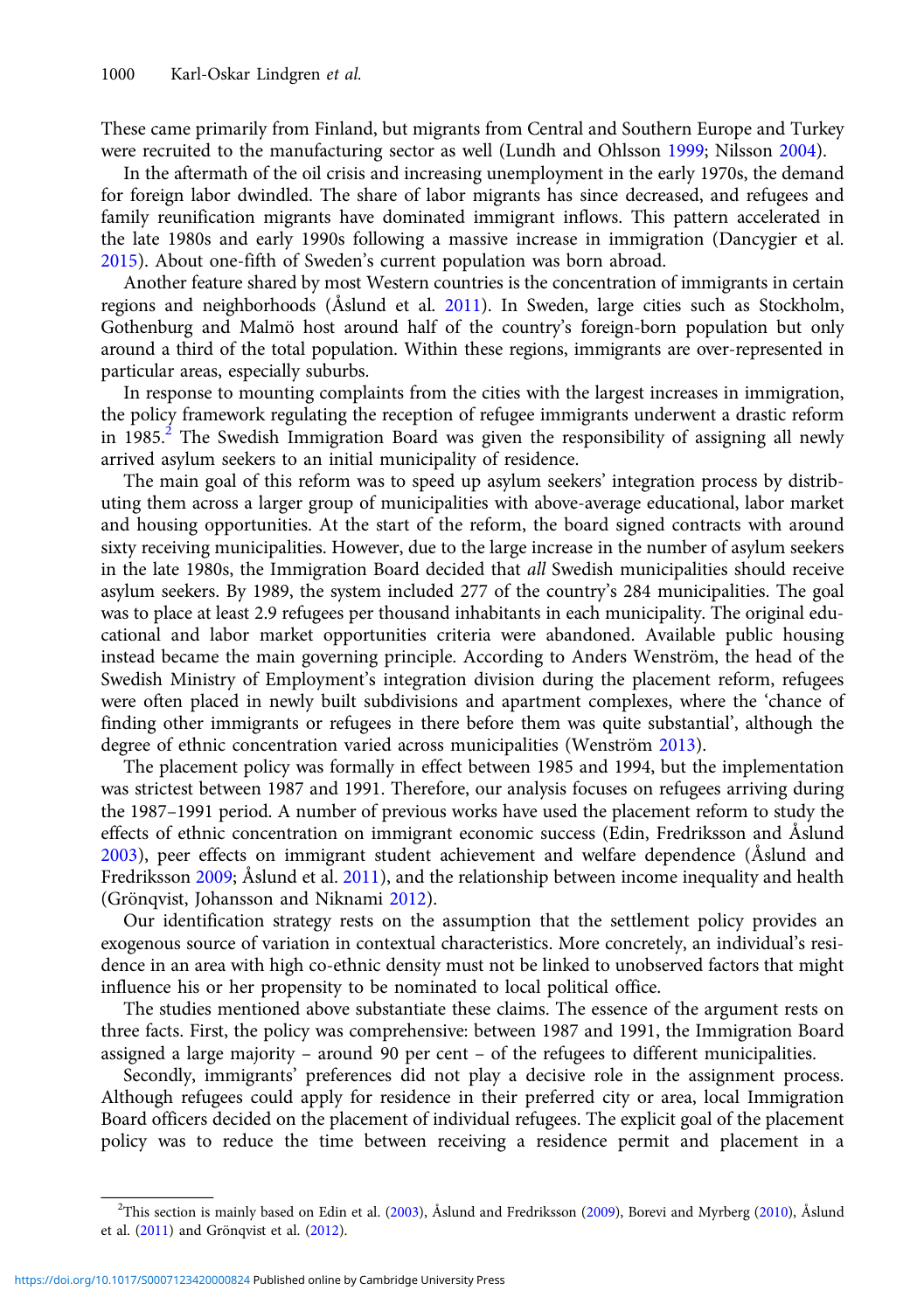municipality; the main obstacle in this process was a lack of housing. The housing market was very tight in the late 1980s, especially in the larger cities. Thus housing vacancies would have had to have coincided with immigrants' receipt of residence permits for their residential preferences to be honored. The very low probability of these two events happening concurrently ensured that little, if any, weight was given to immigrant preferences in the assignment process. Ultimately, the 'availability of housing was the prime governing factor' determining immigrants' placement (Wenström [2013](#page-15-0)).

Thirdly, there was no interaction between local Immigration Board officers and individual refugees in the placement process. Any selection by local officers was driven solely by observable characteristics, particularly immigrants' language, formal education and family size. We thus argue that immigrants' municipal assignment was exogenous with respect to unobserved individual factors, conditional on these observed characteristics.

## Data and Methods

We obtained all data used in the empirical analysis from various administrative registers held by Statistics Sweden (see the Appendix for a more detailed description of the data and variables). As mentioned above, we focus on refugees who immigrated between 1987 and 1991. Unfortunately, refugees cannot be identified directly from the data. Instead, we follow the approach of Åslund and Fredriksson ([2009\)](#page-14-0), who include immigrants from countries outside of Western Europe that were not members of the OECD as of 1985. Their only exception to this rule is that they include Turkey, an important source of asylum seekers during the period of interest. Given that the placement policy did not apply to family migrants, we exclude all immigrants with a sibling or adult household member who immigrated to Sweden in an earlier year. Like Åslund and Fredriksson [\(2009](#page-14-0)), we also restrict the analysis to individuals aged 18–55 at the time of immigration. Imposing these restrictions yields a sample of 62,230 immigrants that we follow in the seven general elections held in 1991, 1994, 1998, 2002, 2006, 2010 and 2014.

We use political nomination for the municipal council as our dependent variable. During the study period, the number of municipalities increased from 284 to 290. Swedish municipalities are responsible for a wide range of important public goods and services, including childcare, primary and secondary schooling, and care for the elderly. Municipalities also have independent income taxation rights and employ large shares of the labor force.

Each municipality is governed by a municipality council elected every fourth year (every third year before 1994) in elections held on the same day as national and regional elections. All individuals over the age of 18 who have lived in Sweden for at least three years are eligible to vote and stand as a candidate for the municipal council. $3$  Municipal elections in Sweden operate according to a party-list system. Thus candidates can only be elected to the municipal council via parties. Members and subgroups in all parties can nominate their favorite candidates. Local nomination committees then rank the nominated candidates who agreed to run based on popularity and representativity in terms of gender, age, ethnic background, experience and political standpoints. Party gatekeepers are thus highly influential in deciding who is on the list and in what position. Though voters may, since 1998, cast preference votes for specific candidates, the list position still nearly exclusively determines winning (see Dancygier et al. [2015](#page-15-0) for a more detailed description).

Previous research has shown that immigrant groups are still severely politically underrepresented in Sweden. Studying the probability of being nominated and elected to municipality councils, Dancygier et al. found that in 2010, natives were twice as likely as immigrants to be elected and 1.7 times as likely to be nominated to political office ([2015](#page-15-0), Tables 2 and A5).

<sup>&</sup>lt;sup>3</sup>Since 1998, citizens from other Nordic or EU countries have been eligible to vote and stand as a candidate in local elections as long as they have moved to Sweden at least 30 days before the election.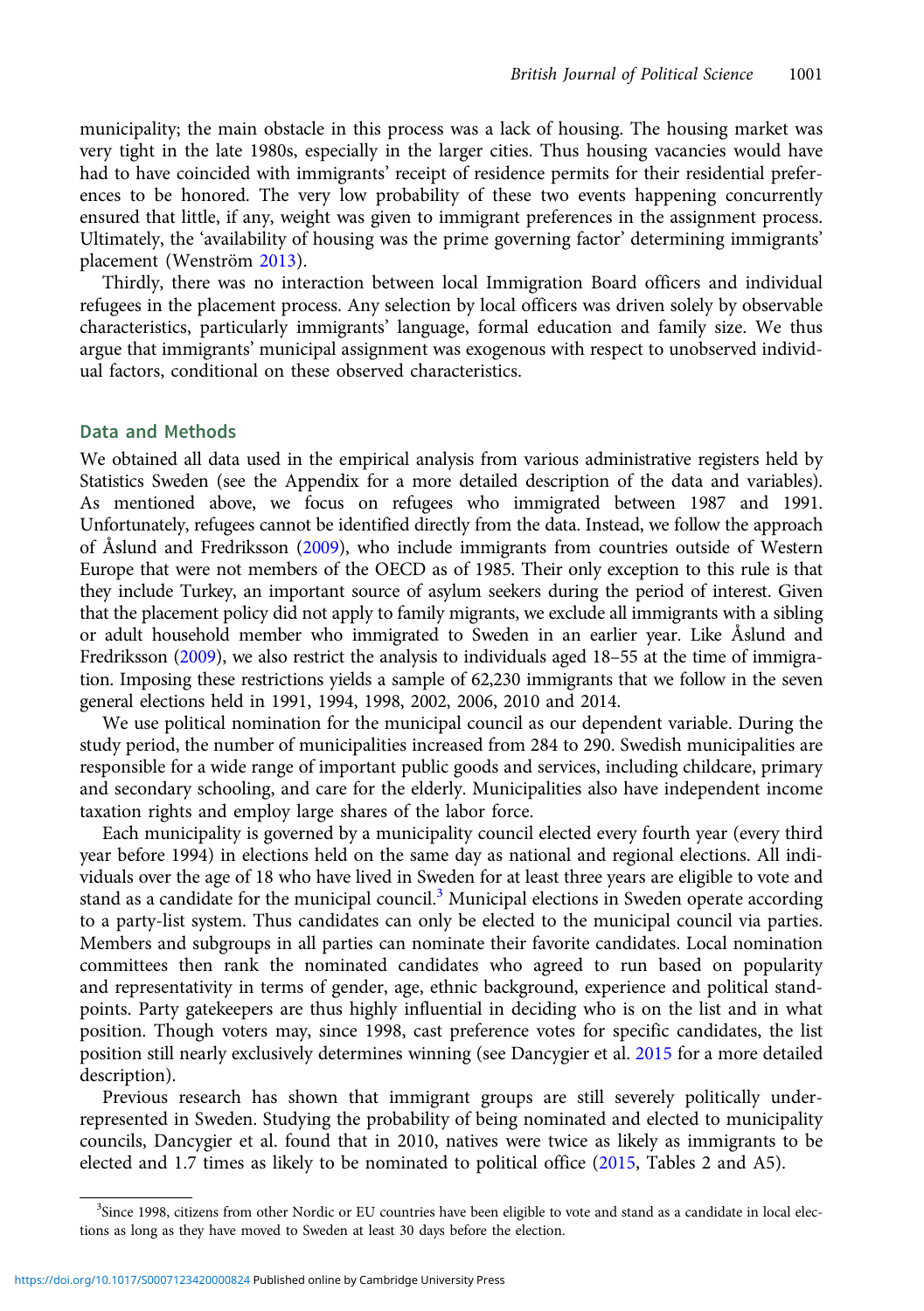We focus on immigrants' probability of *nomination* rather than election for methodological reasons. Although we have access to data for the entire population, our sample only includes 192 individuals who were elected to political office at least once during the study period, which severely decreases the statistical power. The number of nominated individuals is 1,009, which gives us somewhat better precision in the estimates. Our choice of dependent variable can also be defended on theoretical grounds. First, the fact that more than 99 per cent of all eligible individuals do not appear on a party list during a given election reflects the vital role of candidate selection. Put simply, the real hurdle in Swedish politics is not getting elected, but getting one's name on the party list in the first place. Secondly, a failure to get elected does not necessarily preclude individuals at the lower end of the party lists from reaching different political positions, as non-elected candidates are commonly used to populate the many municipality boards and committees.

Turning to the key independent variable, we rely on the logarithm of ethnic density to measure ethnic concentration for the bulk of the analysis. Ethnic density is simply the percent of the municipality's total population that any given ethnic group comprises.<sup>4</sup> To calculate our ethnic density measures, we use immigrants' country of birth. For reasons of confidentiality, the country of birth variable has been grouped into twenty-seven distinct groups. For immigrants from significant sending countries (such as Iran, Iraq and Turkey) the region code is that of the country, but for those from other countries the code also includes neighboring countries (the Appendix provides the full classification together with a frequency table of the relative size of the different groups). Although we would have preferred to have access to country of birth information for all immigrants, our robustness checks suggest that the aggregation does not unduly affect our main findings.

As can be seen from the descriptive statistics presented in the first column of [Table 1,](#page-6-0) only a small share of the individuals in our sample ended up as nominees in the 1991 to 2014 elections. On average, the probability of being nominated to municipal council in this group was 0.6 per cent, whereas the probability of election was as low as 0.1 per cent. These figures highlight the fact that large data sets are needed to analyze these questions.

From the descriptive statistics, we can also see that the individuals in our sample immigrated at the age of 30 on average, had around 11 years of schooling, and were somewhat more likely to be male than female. Taking the average across all years, municipalities and country groups, ethnic density in our sample is about 0.5 per cent.

As expected, the share of immigrants who are still living in the municipality in which they were initially placed decreases over time. At the time of the 1991 election, about 62 per cent of the immigrants in our sample remained in their assigned municipality, compared to 38 per cent in 2014 (see Appendix Figure A1). However, the individuals who decided to stay in their assigned municipality and those who chose to move appear to be very similar in most important respects (see Appendix Table A3).

## Statistical Estimation

In this study, we use the Swedish placement program discussed above to help mitigate the potential bias due to immigrants self-sorting into areas with high co-ethnic densities. We follow the approach employed by Edin, Fredriksson and Åslund ([2003](#page-15-0)) and use the ethnic composition of the initial (assigned) municipality to instrument for ethnic concentration in later years.<sup>5</sup> Through instrumentation, we attempt to identify the effect of ethnic concentration on candidacy

<sup>&</sup>lt;sup>4</sup>In the Appendix we discuss the theoretical and methodological advantages of using the log of ethnic density instead of the raw shares. <sup>5</sup>

<sup>&</sup>lt;sup>5</sup>For similar approaches to estimating the effects of ethnic enclaves on labor market outcomes in Denmark and Switzerland, see Piil Damm ([2009\)](#page-15-0) and Martén, Hainmueller and Hangartner [\(2019\)](#page-15-0).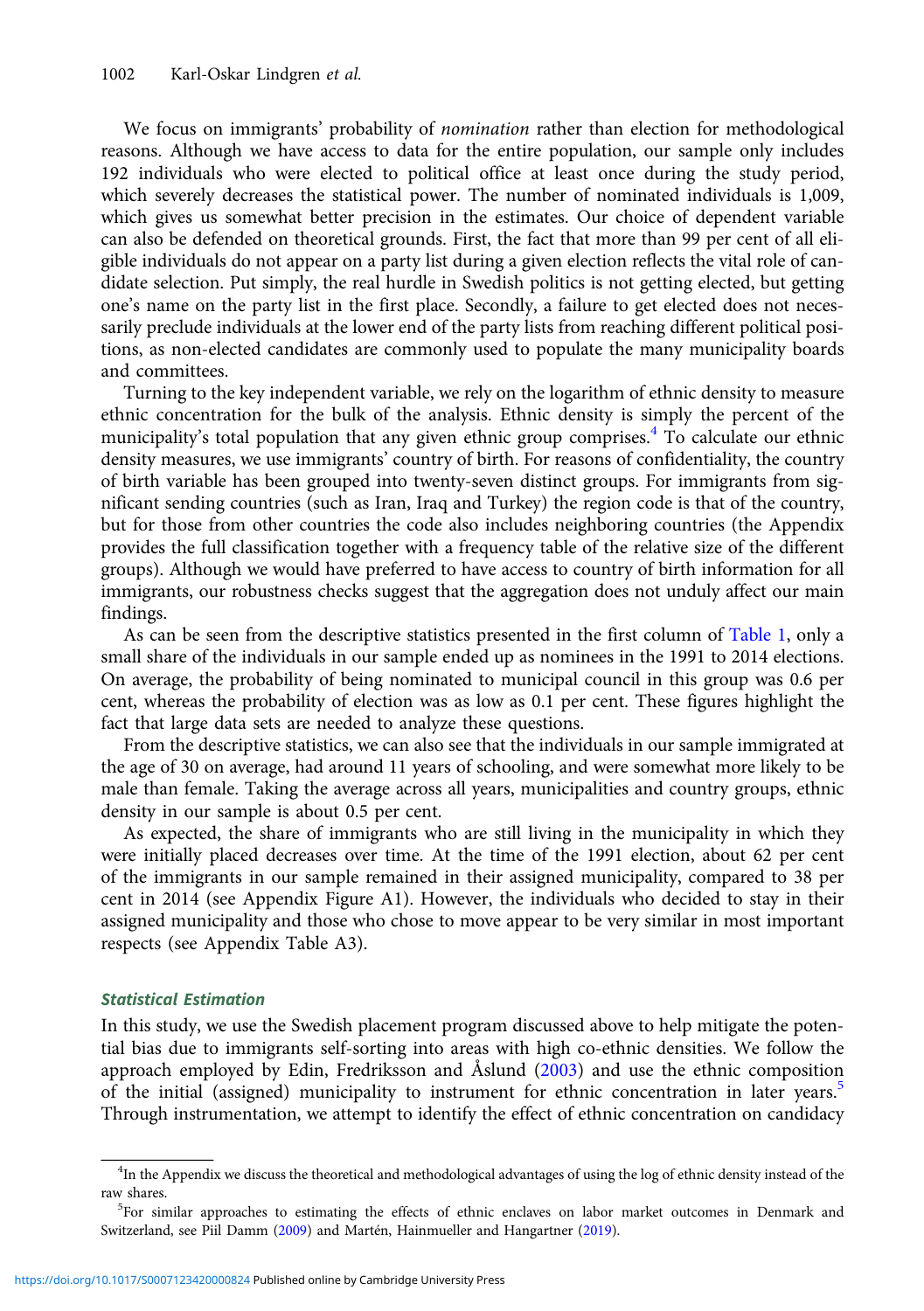| Variables                |             | Initial placement |              |  |
|--------------------------|-------------|-------------------|--------------|--|
|                          | Full sample | Low density       | High density |  |
| Age                      | 44.79       | 44.29             | 45.30        |  |
|                          | (10.78)     | (10.48)           | (11.05)      |  |
| Female                   | 0.42        | 0.40              | 0.44         |  |
|                          | (0.49)      | (0.49)            | (0.50)       |  |
| Married                  | 0.59        | 0.57              | 0.60         |  |
|                          | (0.49)      | (0.49)            | (0.49)       |  |
| Nr. of children under 16 | 1.03        | 1.06              | 1.01         |  |
|                          | (1.32)      | (1.36)            | (1.28)       |  |
| Years of education       | 10.80       | 10.82             | 10.79        |  |
|                          | (2.73)      | (2.75)            | (2.71)       |  |
| Ethnic density (log)     | $-4.63$     | $-4.87$           | $-4.38$      |  |
|                          | (0.90)      | (0.94)            | (0.78)       |  |
| Nominated (%)            | 0.58        | 0.74              | 0.43         |  |
|                          | (7.51)      | (8.54)            | (6.55)       |  |
| Elected (%)              | 0.10        | 0.12              | 0.08         |  |
|                          | (3.16)      | (3.48)            | (2.80)       |  |
| Age at immigration       | 30.44       | 29.94             | 30.94        |  |
|                          | (8.11)      | (7.68)            | (8.50)       |  |
| Immigration year         | 1988.96     | 1988.92           | 1988.99      |  |
|                          | (1.36)      | (1.38)            | (1.33)       |  |
| Observations             | 349,383     | 174,671           | 174,712      |  |

#### <span id="page-6-0"></span>Table 1. Descriptive statistics

Note: the table reports means and standard deviations (in parentheses) for three different samples. Low (high) density refers to individuals for whom ethnic density in the assigned municipality is below (above) the median value.

by isolating the portion of contemporaneous ethnic concentration that was driven uniquely by concentration at the time of initial settlement. This method identifies the effect of ethnic concentration on immigrants who remained in their initial municipality of assignment in the year of each respective election. The first and second stages of the two-stage least-squares (2SLS) model are specified as follows:

$$
E_{igmt} = \alpha E_{gmt_0} + \boldsymbol{\Gamma} \boldsymbol{X_{it}} + \delta_g + \delta_{t_0} + \delta_{m_0} + \eta_{igmt}
$$
\n(1)

$$
Y_{\text{igmt}} = \beta \hat{E}_{\text{igmt}} + \mathbf{\Theta}' \mathbf{X}_{it} + \delta_{g} + \delta_{t_{0}} + \delta_{m_{0}} + \epsilon_{\text{igmt}} \tag{2}
$$

where *i* indexes individuals, *m* municipalities, *g* ethnic groups and *t* time. In the first stage, we regress ethnic concentration in each election year  $(E_{igm})$  on ethnic concentration in the assigned municipality, measured at the time of placement ( $E_{emt_0}$ ). In the second stage,  $Y_{iemt}$ , which is a binary indicator for being nominated for political office  $(1 =$  nominated,  $0 =$  not nominated), is regressed on the predicted scores from the first stage. Ethnic concentration constitutes the (logged) number of individual  $i$ 's co-ethnics relative to the total number of individuals in municipality *m*.

As discussed above, there are some indications in previous research that Immigration Board officers might have taken easily observed individual characteristics into account when deciding where to place new immigrants. We therefore control for a number of individual-level characteristics in our model  $(X_{it})$ , such as gender, formal education at the time of placement, family size at the time of placement and year of birth. More importantly, to further reduce the risk of omitted variable bias, the regressions also include a full set of country-of-origin fixed effects ( $\delta_{\varrho}$ ), immigration year fixed effects ( $\delta_{00}$ ) and fixed effects for assigned municipality ( $\delta_{m0}$ ). Notice here that the effect of ethnic concentration is identified even if we include fixed effects for assigned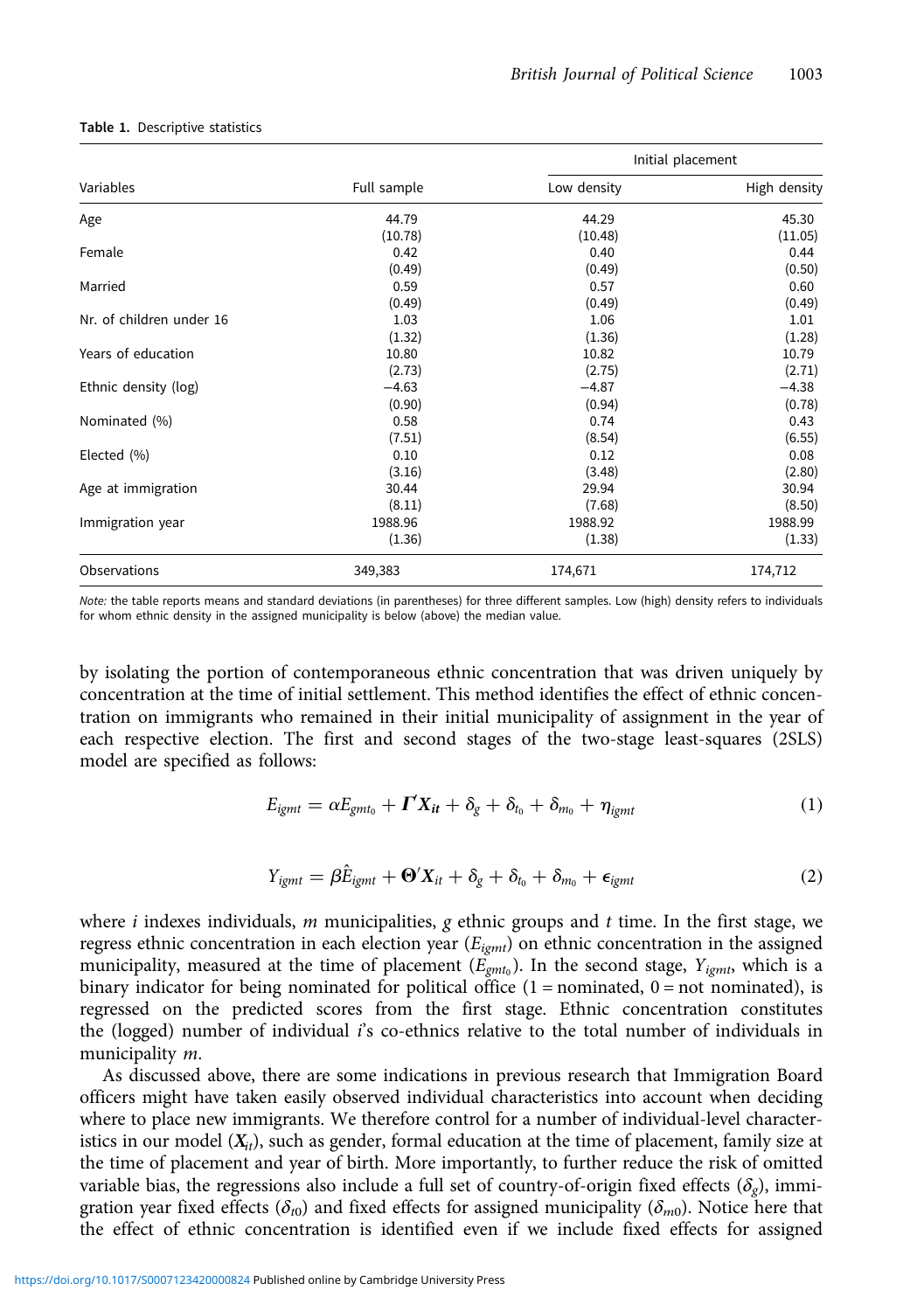municipality, since there is variation in group size both across and within ethnicities in a municipality. That is, the effect of ethnic concentration on candidacy will be identified by comparing individuals from different countries (groups) that arrived in Sweden in the same year and were placed in the same municipality. Likewise, we can also identify the effect by comparing individuals from the same country (group) who were placed in the same municipality but arrived in adjacent years. Moreover, the fixed effects for arrival municipality will pick up the impact of all municipality characteristics that are constant for all immigrants assigned to a particular municipality, such as its population size.

The identifying assumption underlying our empirical analysis is thus that the immigrants' initial placement, during the period when the placement policy was in place, can be considered exogenous conditional upon the covariates included in the model. The argument is thus *not* that refugee placement was completely random during the period of interest. For instance, Columns 2 and 3 of [Table 1](#page-6-0) illustrate that the immigrants placed in municipalities with low ethnic concentration were not equal to those placed in municipalities with high ethnic density in all relevant respects. The assumption is instead that the Immigrant Board officers had to assign refugees to municipalities on the basis of the observed individual characteristics included as controls in our model, such as age, gender, education and family situation. Unfortunately, it is very difficult to test the tenability of the conditional exogeneity assumption directly, since it would require access to variables that are related to the outcome of interest (for example, innate ability) and that were not available to (or considered by) the Immigrant Board officer deciding on the placement.<sup>6</sup>

However, as discussed above, previous research on the topic has gathered a substantial amount of circumstantial evidence in support of the view that the placement policy considerably reduces, if perhaps not totally eliminates, the self-sorting problems that typically plague studies of ethnic concentration (Åslund and Fredriksson [2009](#page-14-0); Edin, Fredriksson and Åslund [2003](#page-15-0); Grönqvist, Johansson and Niknami [2012](#page-15-0)). We believe the most convincing piece of evidence is the major change in settlement patterns induced by the reform, which is illustrated in [Figure 1.](#page-8-0)

The graph shows the share of newly arrived refugee (solid line) and non-refugee (dashed line) immigrants that settled in the ten municipalities with the highest proportion of inhabitants from refugee-sending countries in 1984 (the year before the settlement program was introduced). Before the introduction of the placement policy this share was above 50 per cent in both groups, but it decreased substantially for the refugee immigrants – the ones affected by the policy – after the policy was put in place. After the policy was abolished in 1994, the settlement patterns of the two groups once again converged. This indicates that the policy had a substantial impact on the residential location of refugee immigrants.

Consequently, there is clear evidence that the placement policy considerably reduced refugees' ability to settle in the municipality of their choice. Given that the case officers deciding on their placement did not get to meet with newly arrived refugees, it also appears very unlikely that placements should correlate with any important unobserved individual characteristics. We therefore find the conditional exogeneity assumption plausible.

Whereas this assumption is sufficient to obtain a causal estimate of the effect of initial ethnic concentration on political activity, the 2SLS procedure discussed above requires us to make an additional assumption. That is, we need to assume that the effect of initial ethnic density on candidacy is fully transmitted through current ethnic density (the so-called exclusion restriction). Although we cannot completely rule out the possibility that initial ethnic density could have a direct and long-lasting effect on political engagement, we believe it is reasonable to assume that current ethnic density mediates most of the effect.

<sup>6</sup> See Nekby and Pettersson-Lidbom ([2017](#page-15-0)) and Dahlberg, Edmark and Berg ([2017](#page-14-0)) for two different views on the severity of this problem.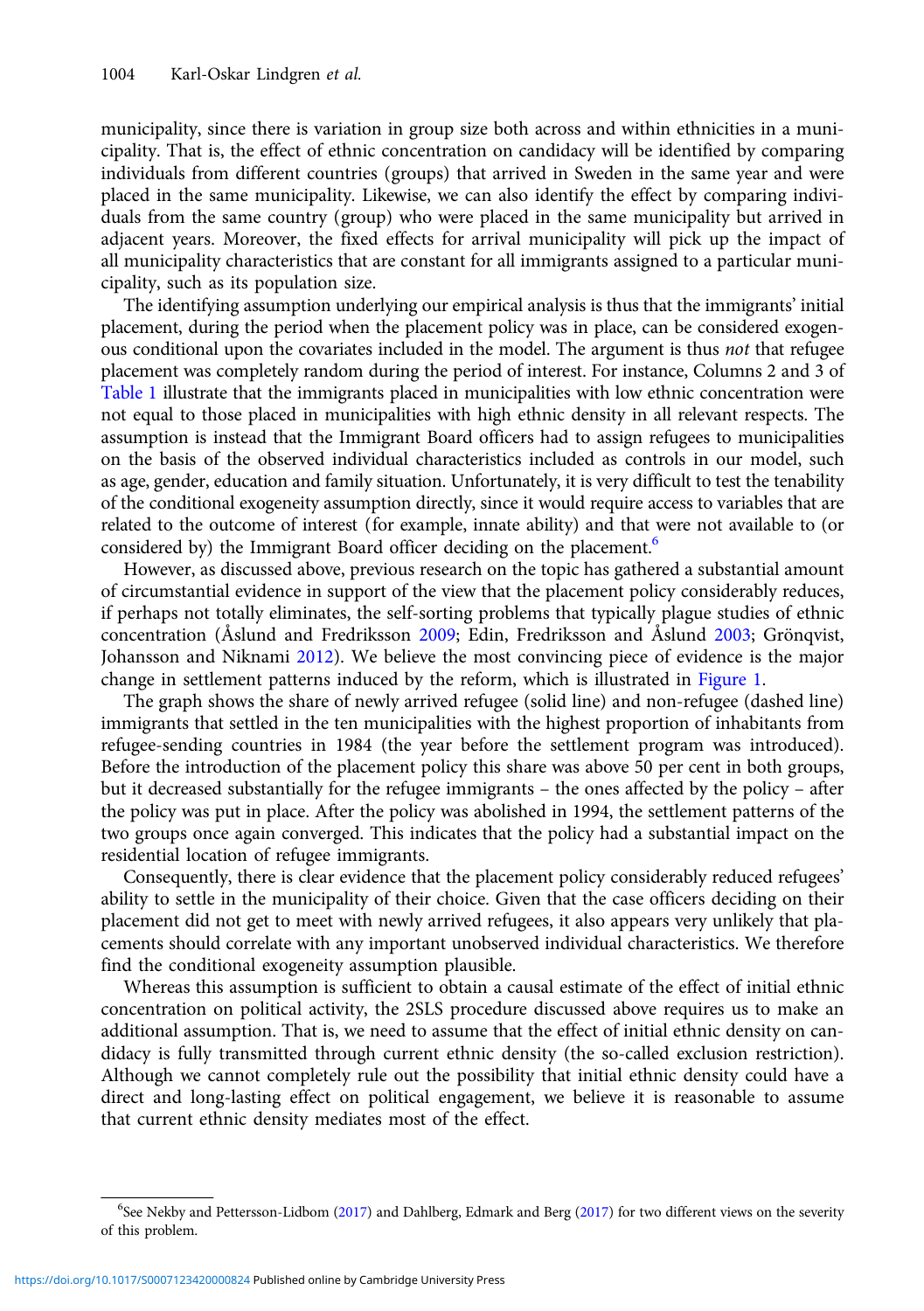<span id="page-8-0"></span>

Figure 1. The effect of the placement policy on immigrant settlement Note: the top ten immigrant municipalities are the ten municipalities that had the largest share of inhabitants from refugee-sending countries in 1984.

## Empirical Results

[Table 2](#page-9-0) displays the results of the basic specification in which the outcome of interest is whether an individual was nominated for a seat on the municipal council in any of the seven elections held between 1991 and 2014. For most of this analysis we use a linear probability model because the instrumental variables approach becomes much more involved when applied to non-linear models such as logit or probit. However, we also examine the results from an instrumental variables probit model as a robustness check.

Columns 1 and 4 of [Table 2](#page-9-0) report standard ordinary least squares (OLS) estimates with election year municipality fixed effects. That is, we compare immigrants living in the same municipality at the time of the election. This is the same type of specification used by Bhatti and Hansen [\(2016\)](#page-14-0) to study the relationship between ethnic concentration and voter turnout. In Columns 2 and 5, we make additional use of the placement program by replacing the election year municipality fixed effects with immigration year municipality fixed effects to compare the outcomes of individuals who were initially assigned to the same municipality. Finally, in Columns 3 and 6 we keep the assigned municipality effects, but also use ethnic density for each immigrant's initial placement as an instrument for ethnic density in election years.

The first set of estimates presented in Columns 1 and 4 illustrates that an increase in ethnic concentration of one log unit is associated with a 0.1–0.15 percentage point decrease in the probability of nomination for political office in a given election. Comparing the results across both columns shows that controlling for a more extended set of individual demographic characteristics only marginally affects the results. This is also the empirical specification that comes closest to that used in previous research on the topic (Bhatti and Hansen [2016](#page-14-0); Fieldhouse and Cutts [2008b](#page-15-0)).

However, if we replace the election year municipality fixed effects with assigned municipality fixed effects, as we do in Models 2 and 5, the negative effect of ethnic density on candidacy becomes considerably more marked. Increasing (log) ethnic concentration by one unit is now estimated to decrease the likelihood of political nomination by about 0.4 percentage points.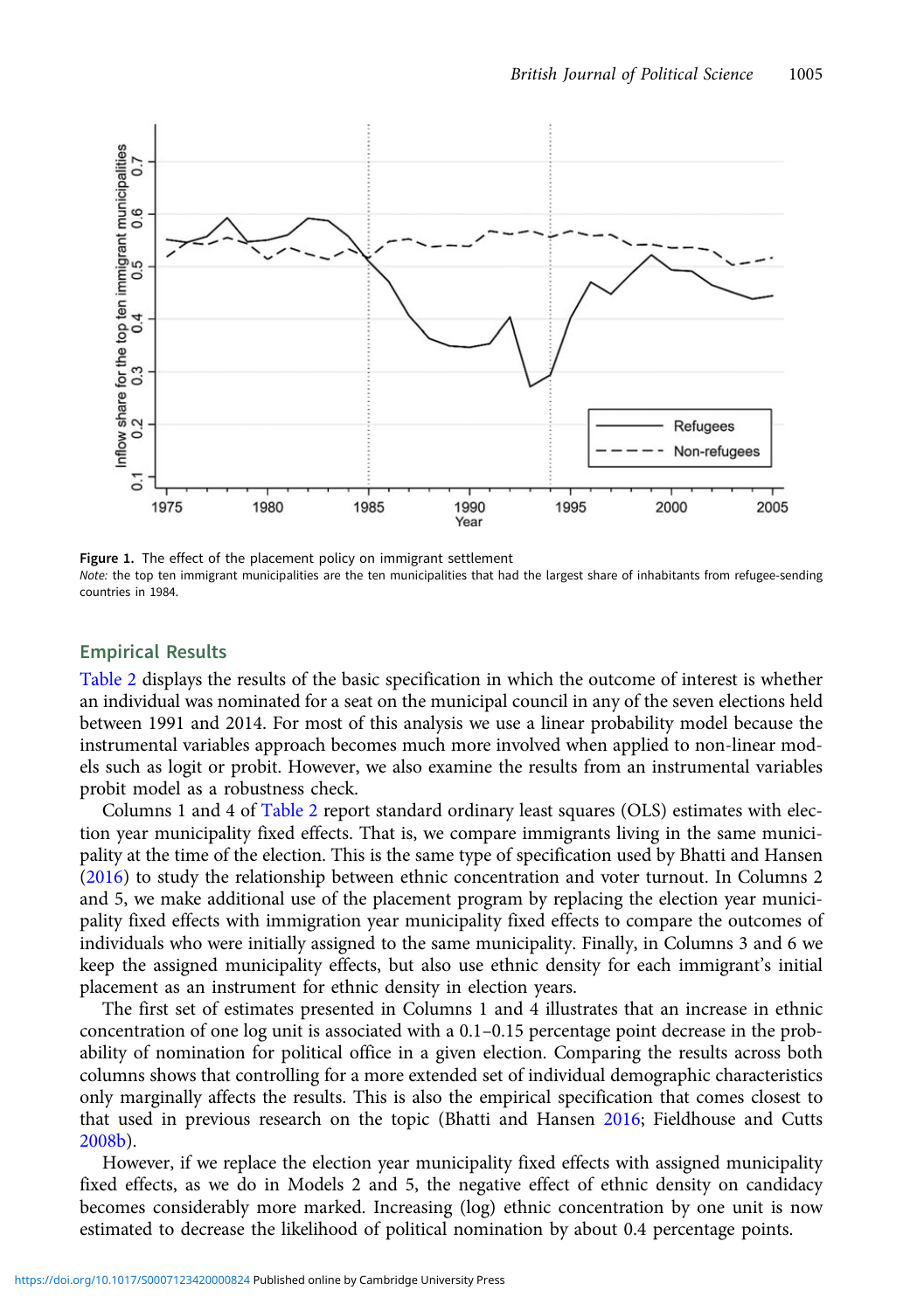|                | 1           | $\overline{2}$ | 3           | $\overline{4}$ | 5           | 6           |
|----------------|-------------|----------------|-------------|----------------|-------------|-------------|
| Ethnic density | $-0.143***$ | $-0.410***$    | $-0.437**$  | $-0.115***$    | $-0.396***$ | $-0.368**$  |
|                | (0.043)     | (0.045)        | (0.162)     | (0.044)        | (0.045)     | (0.162)     |
| Female         |             |                |             | $-0.185***$    | $-0.173***$ | $-0.172***$ |
|                |             |                |             | (0.051)        | (0.040)     | (0.040)     |
| Married        |             |                |             | $0.173**$      | $0.171***$  | $0.170***$  |
|                |             |                |             | (0.074)        | (0.056)     | (0.056)     |
| Education      |             |                |             | $0.099***$     | $0.094***$  | $0.095***$  |
|                |             |                |             | (0.016)        | (0.012)     | (0.012)     |
| Children       |             |                |             | $-0.016$       | $-0.008$    | $-0.008$    |
|                |             |                |             | (0.022)        | (0.020)     | (0.020)     |
| First stage    |             |                | $0.274***$  |                |             | $0.271***$  |
|                |             |                | (0.022)     |                |             | (0.022)     |
| Reduced form   |             |                | $-0.120***$ |                |             | $-0.100**$  |
|                |             |                | (0.043)     |                |             | (0.043)     |
| Mun. FE        | Elec. Year  | Imm. Year      | Imm. Year   | Elec. Year     | Imm. Year   | Imm. Year   |
| Method         | <b>OLS</b>  | <b>OLS</b>     | 2SLS        | <b>OLS</b>     | <b>OLS</b>  | 2SLS        |
| Observations   | 349,383     | 349,383        | 349,383     | 349,383        | 349,383     | 349,383     |

<span id="page-9-0"></span>Table 2. Relationship between political candidacy and ethnic density

Note: all models include fixed effects for election year, year of birth, country of origin and year of immigration. In addition, the OLS models include municipality fixed effects and instrumental variables models fixed effects for assigned municipality. Standard errors are shown in parentheses and allow for clustering within election year (Models 1 and 4) or assigned municipalities (Models 2, 3, 5, 6). \*\*\*/\*/\* indicate significance at the 1/5/10 per cent level.

A problem with both previous specifications is that although initial placement was arguably random under the placement program, it may not be random which immigrants decide to move where in later years. The previous results could therefore be affected by immigrants systematically self-sorting into particular types of neighborhoods, even though they did not get to choose their original residency.

To check whether this is the case, we can use the instrumental variable approach discussed above and instrument ethnic density at the time of the election with ethnic density at the time of arrival. Models 3 and 6 present the results from this exercise. Comparing these results to those of the models that include the extended set of individual controls reveals that the magnitude of the ethnic density coefficient decreases by about 15 per cent when adjusting for self-sorting in later years. However, the point estimate is still statistically significant and more than three times as large as that obtained in the first specification, which compared individuals living in the same municipality at the time of the election rather than immigrants originally placed in the same municipality. The results presented in Column 6 show that a one-unit increase in (log) ethnic concentration decreases the likelihood of nomination by an estimated 0.37 percentage points. Alternatively, increasing ethnic density from the twenty-fifth to the seventy-fifth percentile reduces the probability of nomination by 0.44 percentage points. Given that the baseline probability of nomination in this group is as low as 0.6 per cent, this is a substantively important effect.

To get an even better sense of the magnitude of this effect, [Figure 2](#page-10-0) illustrates the relationship between the predicted probability of nomination and the actual, rather than the logarithmic, ethnic share (this graph is based on the results in Column 6 of Table 2). The figure shows that the probability of nomination decreases substantially as ethnic density increases. According to these results, an immigrant living in a municipality where ethnic concentration corresponds to the fifth percentile (0.14 per cent) is more than six times as likely to be nominated for office than a similar individual living in a municipality where ethnic density is at the ninety-fifth percentile (2.8 per cent).

Another important issue concerns the strength of the instrument used in the analysis. The first-stage coefficients reported at the bottom of Table 2 demonstrate the instrument's strong predictive power. A one-unit increase in (log) ethnic density in the assigned municipality increases (log) ethnic density in later years by 0.27 units, and the effect is highly statistically significant (the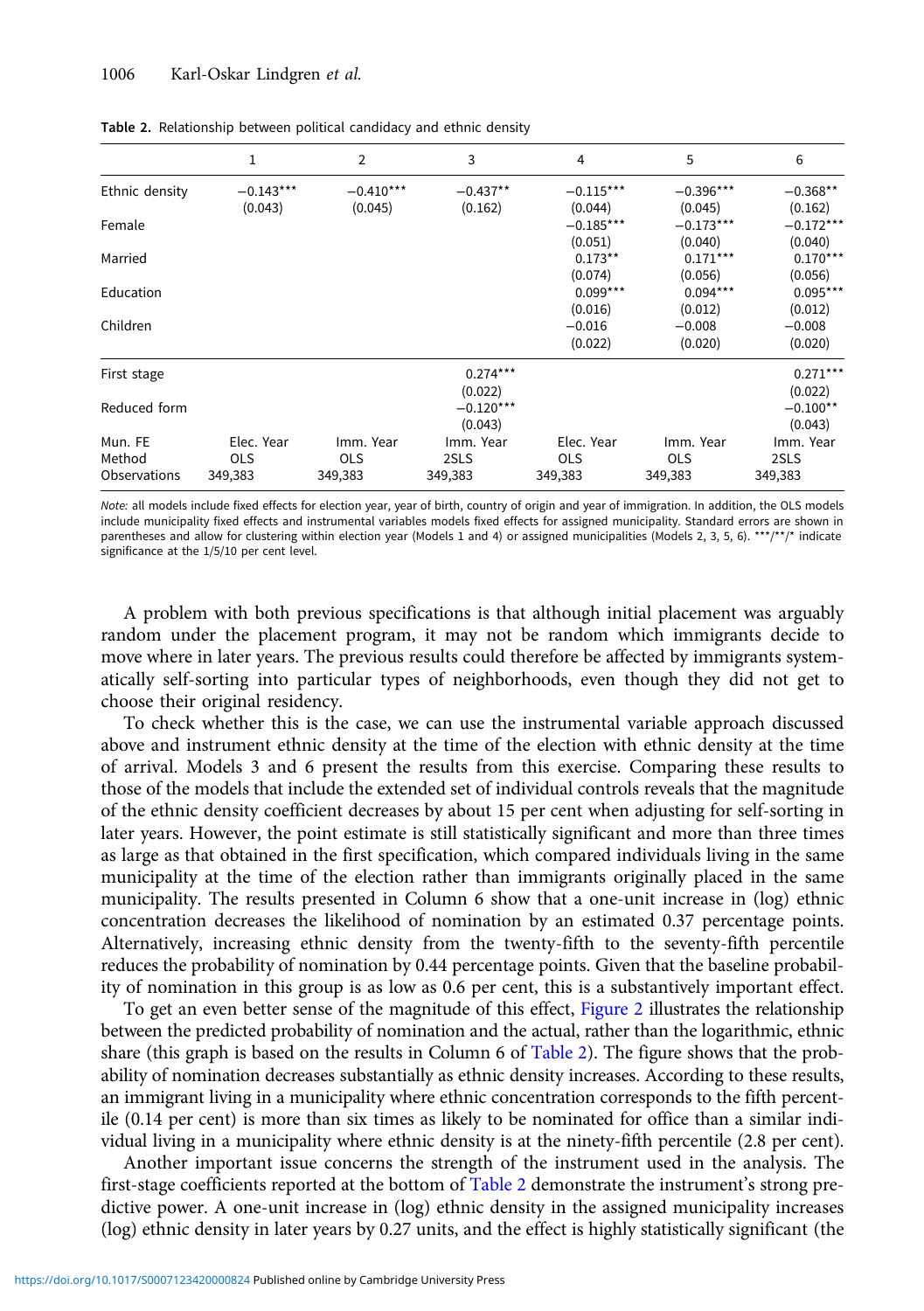<span id="page-10-0"></span>

Figure 2. Predicted probability of nomination by ethnic density

F-statistic of the first stage is 152). Concretely, this means that enough immigrants remained in place over time for the level of ethnic concentration at assignment to affect ethnic concentration at later points in time.<sup>7</sup> Moreover, additional analyses indicate that the first-stage and reducedform relationships appear to be approximately linear (see Appendix Figures A2–A7), which further corroborates the validity of our instrumental variable approach.

As noted above, the standard approach in previous studies has been to examine the importance of ethnic concentration by comparing the political activity of individuals from different ethnic groups who live in the same political unit at a specific point in time, as we do in Columns 1 and 4 of [Table 2](#page-9-0). However, if we compare these results with those obtained when we restrict the comparison to individuals who were initially *placed* in the same municipality, the negative effect of ethnic concentration on political nomination is considerably stronger in the latter case. Since the placement program reduced immigrants' ability to self-sort into particular neighborhoods, the difference in results across the two specifications could indicate that the standard approach underestimates the negative effect of ethnic concentration on candidacy due to self-sorting.

The results presented above suggest that ethnic residential segregation has a negative effect on immigrants' likelihood of being nominated for political office. The Appendix reports the results of numerous sensitivity analyses conducted to check the robustness of these findings. These analyses show that our findings are not unduly driven by immigration to large urban areas or the lumping together of immigrants from small source countries (Table A4). We obtain very similar results (see Table A6) if we control for the type of political opportunity structure variables examined by Dancygier et al. ([2015](#page-15-0)). Moreover, we find that the results look very similar when using probit regression (Table A4), when controlling for covariates in a more flexible manner (Table A5), and if we dichotomize both the treatment variable and the instrument (Table A5). Although the negative effect of ethnic density weakens somewhat when not log transforming the ethnic density variable (Table A4), as we discuss in the Appendix, there are both theoretical and methodological reasons to conduct the log transformation in this case. Finally, we used the approach suggested by Marbach and Hangartner [\(2019\)](#page-15-0) to examine the group of so-called compliers in order to assess the generalizability of our instrumental variable results. The outcome of this latter exercise is not clear-cut. We find that the group of compliers deviates slightly from the

<sup>&</sup>lt;sup>7</sup>If we multiply the first-stage coefficient by the ethnic density coefficient, we obtain an estimate of the so-called reducedform effect. The reduced-form coefficient together with its standard error is reported at the bottom of [Table 2](#page-9-0).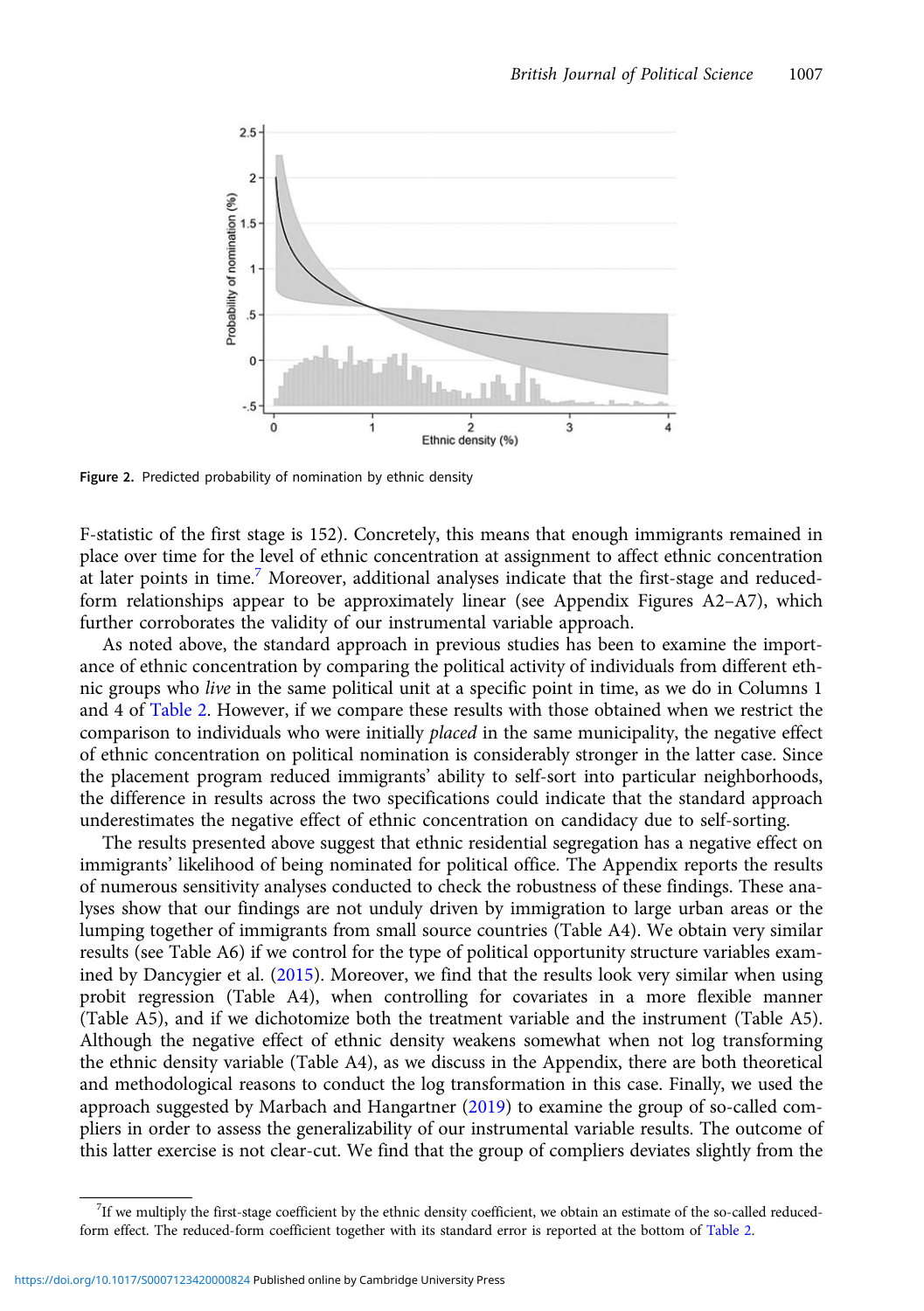main sample in some regards, although we do not believe these deviations are large enough to affect the generalizability of our findings (Figure A8).

Finally, to shed further light on the implications of our results, we also conducted some tentative analyses on how ethnic concentration affects the qualifications and performance of immigrant candidates. We find that immigrant candidates from municipalities with a high ethnic concentration are, on average, somewhat more educated, more likely to be elected, are placed further up on the party lists, and receive slightly more preference votes than those from municipalities with a low ethnic density (see Appendix Table A9). This could indicate that although ethnic concentration negatively affects the number of immigrant candidates, those who do appear on the party lists in contexts of high ethnic concentration are somewhat more successful. However, none of these differences reaches conventional levels of statistical significance, so more research is needed before we can draw any firm conclusions about the impact of ethnic concentration on candidate qualifications/performance.

#### Mechanisms

What mechanisms are driving the observed negative relationship between residential segregation and political representation? While a more in-depth analysis of the causal mechanisms at work is unfortunately beyond the scope of this study due to data constraints, we use the available register data to try to shed at least some light on this important issue.

In the theory section, we highlighted two possible mediators of the relationship between ethnic concentration and immigrants' political representation – socio-economic status and factors related to assimilation. To examine these assertions, we perform a simple mediation analysis. We first consider the possibility that the effect of residential segregation on candidacy is channeled through socio-economic status (Verba and Nie [1972](#page-15-0)) by adding controls for earnings, current education and employment to our preferred specification.

The results are presented below in [Table 3.](#page-12-0) The first column of the table reproduces the estimate from our preferred specification to ease comparison. As expected, the results after adding socio-economic controls suggest that earnings, education and employment are strongly and positively related to candidacy status. Moreover, the coefficient of the ethnic density variable decreases slightly (by about 9 per cent) when controlling for socio-economic status, but given the size of the standard errors of the various coefficients, this reduction should not be overinterpreted. This finding suggests that, even if ethnic concentration influences immigrants' socio-economic status, such changes in status do not seem to mediate the relationship between residence in enclaves and political nomination to any large extent.

We next test the classical assimilation hypothesis, which holds that residence in ethnic 'enclaves' limits immigrants' contact with natives, potentially limiting their political socialization and exposure to information about host-country politics. In Column 3, we add a dummy variable indicating whether an individual has a Swedish-born partner. The variable takes a value of 1 for those with a Swedish-born partner and 0 for those who are single or have a foreign-born partner. It proxies for immigrants' ties to individuals born in Sweden. Although we find that having a Swedish-born partner is a strong predictor of candidacy, the coefficient of the ethnic density variable decreases only marginally when adding this control to the model. Column 4 also adds the share of Swedish-born colleagues to the model: this variable records the share of Swedish-born individuals employed at the same workplace as the immigrant (coded 0 for individuals without employment). Once again, the estimated effect of ethnic concentration hardly changes at all as a result. We thus find little direct evidence to support the assimilation mechanism. Yet our operationalization of interactions with natives is admittedly rather narrow and indirect; it is possible that we would obtain different results if we had access to a more direct measure of cross-group interactions.

Admittedly, our operationalization of potential mechanisms is limited, and the mediation analysis of the type performed here rests on strong modeling assumptions (Imai et al. [2011\)](#page-15-0).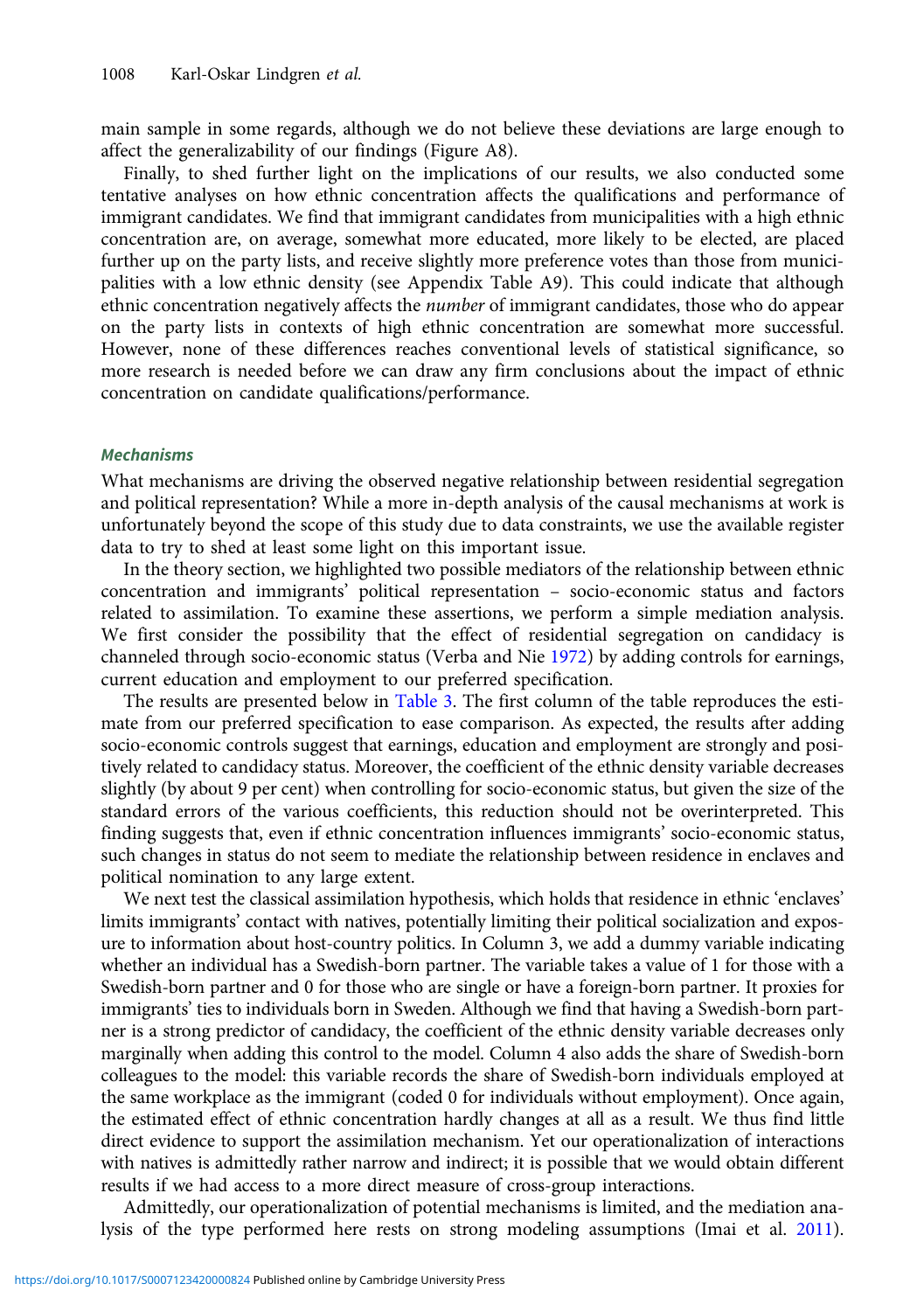|                         | 1          | 2          | 3          | 4          |
|-------------------------|------------|------------|------------|------------|
| Ethnic density          | $-0.368**$ | $-0.340**$ | $-0.322*$  | $-0.321*$  |
|                         | (0.163)    | (0.162)    | (0.164)    | (0.165)    |
| Earnings                |            | $0.009***$ | $0.009***$ | $0.008**$  |
|                         |            | (0.003)    | (0.003)    | (0.003)    |
| Education               |            | $0.128***$ | $0.126***$ | $0.125***$ |
|                         |            | (0.021)    | (0.021)    | (0.021)    |
| Employed                |            | $0.228***$ | $0.223***$ | $0.167**$  |
|                         |            | (0.046)    | (0.046)    | (0.054)    |
| Native partner          |            |            | $0.364***$ | $0.358**$  |
|                         |            |            | (0.142)    | (0.141)    |
| Share native colleagues |            |            |            | 0.146      |
|                         |            |            |            | (0.097)    |
| Observations            | 339,845    | 339,845    | 339,845    | 339,845    |
|                         |            |            |            |            |

#### <span id="page-12-0"></span>Table 3. Mediation analysis

Note: all models include fixed effects for election year, year of birth, country of origin, year of immigration and assigned municipality, as well as controls for gender, marital status, number of children and education at the time of immigration. Clustered standard errors in parentheses. \*\*\*/\*\*/\* indicate significance at the 1/5/10% level.

Nevertheless, we consider our simple mediation analyses to be a valuable first step towards understanding why residential segregation affects immigrants' likelihood of being nominated for political office. Above all, the results are valuable in helping to rule out potential mechanisms. To judge from these results, the observed effect is not, to any large extent, channeled through either socio-economic status or exposure to natives at home or in the workplace.

An alternative means of identifying the mechanisms underlying a causal relationship is to examine the extent to which the effect of interest is driven by particular sub-groups in the data. One might ask, for example, the extent to which the effect of ethnic concentration varies with municipalities' political characteristics, especially the relative strength of right- and left-wing parties. For instance, if the negative effect of ethnic concentration is more marked in municipalities where the demand for immigrant candidates can be expected to be higher, this could indicate that ethnic concentration affects immigrant representation mainly by reducing the supply of immigrant candidates.

To check whether this is the case, we conducted a number of heterogeneity analyses. In [Figure 3,](#page-13-0) we show how the effect of ethnic concentration varies with left party support, strength of the populist right, and the disproportionality of the electoral system.<sup>8</sup> Whereas the effect of concentration appears to be about the same whether parties to the left or right dominate the municipality, there are some (although fairly weak) indications that the negative effect of ethnic concentration is more marked where right populist parties are weak and the disproportionality of the electoral system is low. Given that previous research suggests that immigrant political representation is negatively affected by both the strength of right populist parties and a high disproportionality of the electoral system (for example, Dancygier et al. [2015\)](#page-15-0), these results are consistent with the view that ethnic concentration affects immigrant representation by decreasing the supply of immigrant candidates. However, the poor precision of these estimates precludes any firm conclusions in this regard.

We also performed a number of additional heterogeneity analyses to examine whether the effect of ethnic concentration varies with individual characteristics such as sex, education and citizenship status. Although we find some differences in the point estimates with respect to

<sup>&</sup>lt;sup>8</sup>To measure right populist support in a municipality, we use the vote shared received by the New Democrats (Ny demokrati) in the 1991 parliament election. The New Democrats was a populist and anti-immigration party that was represented in the Swedish parliament between 1991-1994. To measure disproportionality, we use the Gallagher index, i.e.,  $G = \sqrt{0.5(\sum (v_i - s_i)^2)}$ , where v and s indicate the vote and seat shares of party *i*, respectively.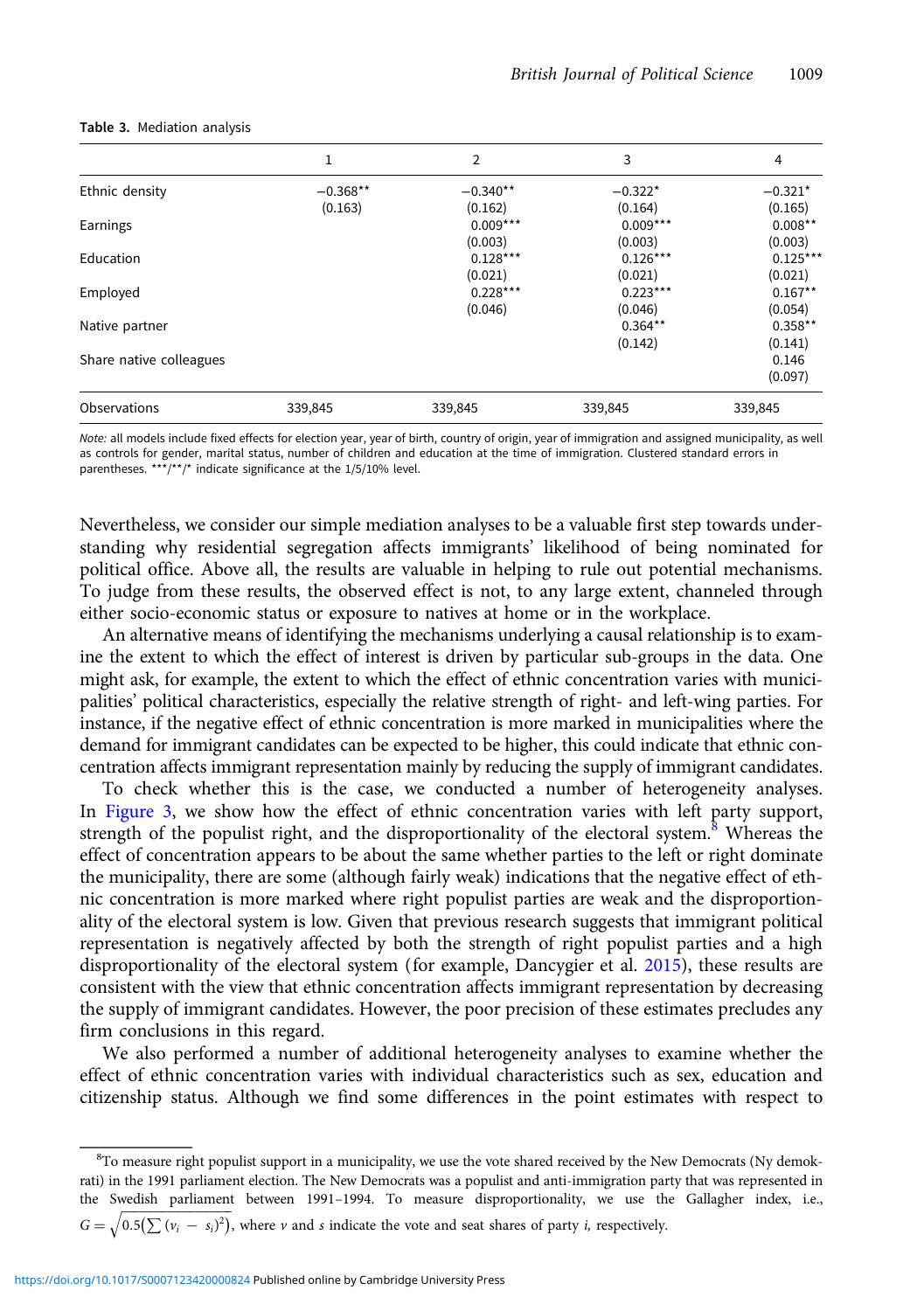<span id="page-13-0"></span>

Figure 3. Effect of ethnic concentration by political context

Note: the dots represent point estimates and the error bars 95 per cent confidence intervals. Left party strength is based on the total vote share of the three left parties: the Social Democrats, the Left Party and the Green Party. If these three parties received less (more) than 50 per cent of the votes in a particular municipality this measure is set to low (high). Low (high) right populist strength indicates that the vote support for the New Democrats in 1991 was below (above) the median in a municipality, and low (high) disproportionality indicates that the Gallagher index of disproportionality was below (above) the median in a municipality. See Appendix Table A7 for the complete results.

education and citizenship status, none of the differences reaches conventional levels of statistical significance (see Appendix Table A8).

## Conclusion

In this study, we present evidence that immigrants residing in areas with a high ethnic concentration are less likely to be nominated to local political office. This finding has important implications for local immigrant integration efforts as well as refugee placement policies. Specifically, our results suggest that dispersal policies might support the political representation of immigrants over time.

Our findings make three valuable contributions to the existing literature. First, to our knowledge, this is the first quantitative article relating local ethnic density to immigrants' political representation. Secondly, Sweden's unique individual registry data on candidacy, encompassing both winning and losing candidates, enables us to analyze the determinants of immigrant political engagement in an unprecedented manner. Thirdly, most studies to date have examined data on minority population 'stock' without accounting for self-sorting into ethnic neighborhoods (Borjas [1995;](#page-14-0) Cutler, Glaeser and Vigdor [2008](#page-14-0)). By leveraging the exogeneity of Sweden's historical refugee placement program, our findings limit biases that sorting might otherwise engender.

Our analysis also provides some tentative insights into possible mechanisms linking residence in areas with a high ethnic density to decreased participation. Somewhat surprisingly, we find little evidence that ethnic concentration decreases participation by limiting immigrants' contact with native Swedes, although our operationalization of native contacts is fairly narrow and indirect. Further, this relationship does not appear to be mediated by immigrants' socio-economic status. Data constraints do not allow us to gauge whether immigrants' residence in such areas alters their participation by changing their attitudes towards host-country politics. However, our findings highlight the need for further research in this vein – particularly gauging whether residence in areas with a high ethnic density depresses immigrants' sense of political efficacy.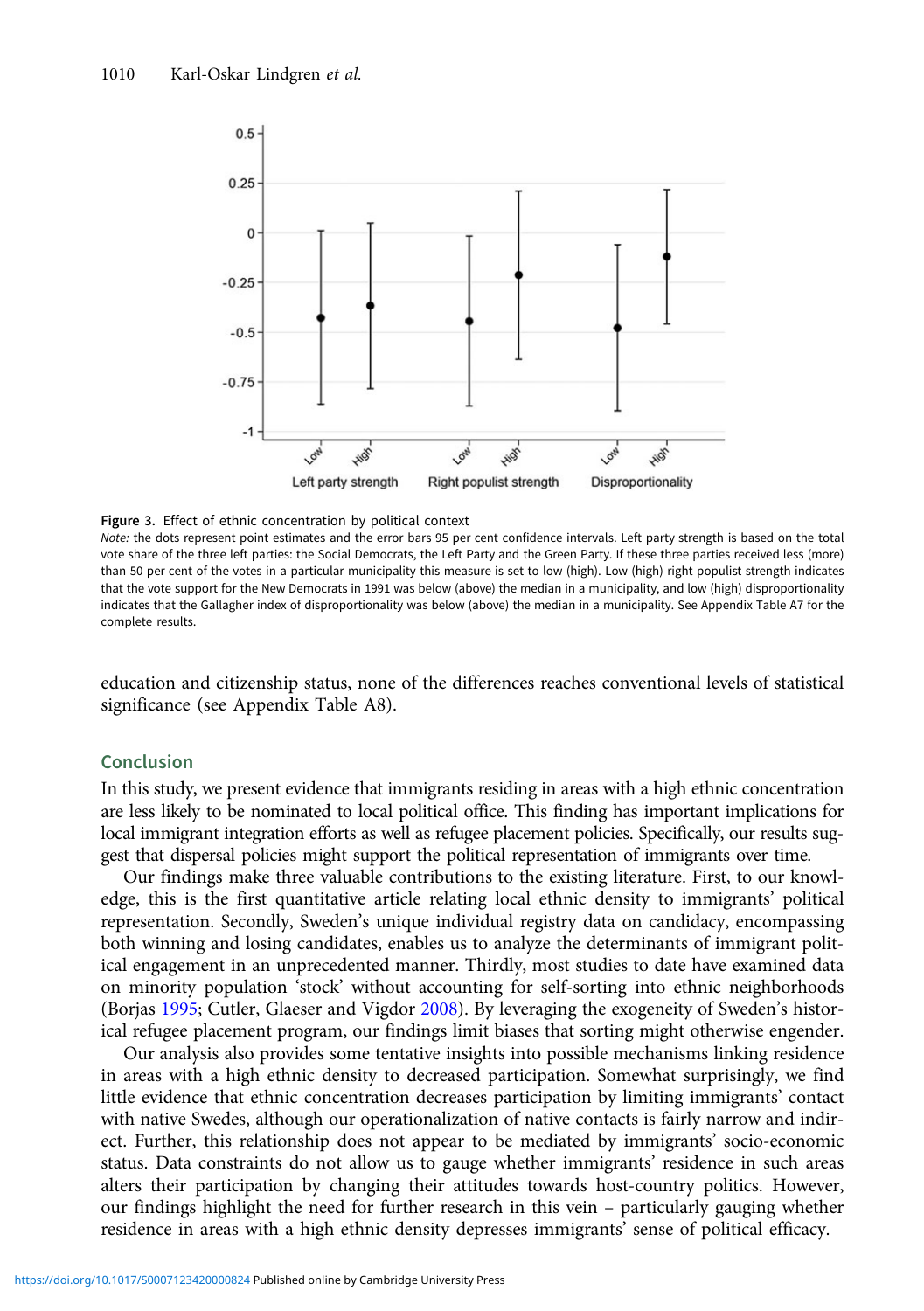<span id="page-14-0"></span>Ultimately, this article represents only an early step towards a better understanding of the effect of local context on minorities' political representation. For instance, the settlement program studied here was limited to refugees. It is plausible that our results may thus not generalize to economic migrants or family reunification migrants with differing experiences of political socialization in their homelands and upon arrival in Sweden. In particular, some refugees may be less familiar with democratic politics than non-refugee immigrants (Portes and Mozo [1985\)](#page-15-0). Future work might therefore examine the relationship between residence in areas with a high ethnic concentration and political candidacy among economic and family reunification migrants.

Future studies should also explore the mechanisms through which neighborhood context may influence minorities' likelihood of becoming a political representative. In a context of rising nationalism and burgeoning anti-immigrant sentiment across developed democracies, research in this vein may support efforts to improve minority representation and, ultimately, safeguard minorities' rights.

Acknowledgements. We are grateful for the detailed and helpful comments provided by three anonymous reviewers and the editor René Lindstädt. We also thank the participants at the 2017 IMISCOE (International Migration, Integration and Social Cohesion in Europe) conference in Rotterdam.

Data availability statement. The data used in this article is restricted access and maintained by Statistics Sweden. A detailed description of how to get access to these data, together with the computer code to replicate all our analyses, are available at [https://doi.org/10.7910/DVN/DDVYJI.](https://doi.org/10.7910/DVN/DDVYJI)

Supplementary material. Online appendices are available at <https://doi.org/10.1017/S0007123420000824>.

Financial support. This work was supported by the European Research Council (grant number 683214), and the Swedish Research Council (grant number 2017-00764).

Conflicts of interest. None.

Ethical standards. This research was conducted in Sweden and was approved by the Regional Ethical Review Board in Uppsala (approval number 2016/164).

### References

- Andersson H et al. (2021) Effects of settlement into ethnic enclaves on immigrant voter turnout, forthcoming. Journal of Politics.
- Åslund O et al. (2011) Peers, neighborhoods, and immigrant student achievement. American Economic Journal: Applied Economics 3, 67–95.
- Åslund O and Fredriksson P (2009) Peer effects in welfare dependence. Journal of Human Resources 44(3), 799-825.
- Bhatti Y and Hansen KM (2016) The effect of residential concentration on turnout among ethnic minorities. International Migration Review 50(4), 977–1004.
- Bilodeau A (2009) Residential segregation and the electoral participation of immigrants in Australia. International Migration Review 43(1), 134–159.
- Bloemraad I (2013) Accessing the corridors of power. West European Politics 36(3), 652–670.
- Bolt G, Özuekren AS and Philips D (2010) Linking integration and residential segregation. Journal of Ethnic and Migration Studies 36, 169–186.
- Borevi K and Myrberg G (2010) Välfärdsstaten och de nyanlända [The welfare state and the newly arrived]. MIM Working Papers Series No. 10:3.
- Borjas G (1995) The economic benefits from immigration. The Journal of Economic Perspectives 9(2), 3-22.
- Cho W (1999) Naturalization, socialization, participation. Journal of Politics 61(4), 1140-1155.
- Cho W, Gimpel J and Dyck J (2006) Residential concentration, political socialization, and voter turnout. Journal of Politics 68(1), 156–167.
- Ciornei I (2014) The political candidacy of EU migrants in their countries of residence. The case of British and Romanians standing in Spanish local elections. Journal of Ethnic and Migration Studies 40(9), 1375-1393.
- Cutler D, Glaeser E and Vigdor J (2008) When are ghettos bad? Journal of Urban Economics 63(3), 759–774.
- Dahlberg M, Edmark K and Berg H (2017) Revisiting the relationship between ethnic diversity and preferences for redistribution. Scandinavian Journal of Economics 119(2), 288–294.
- Dancygier R (2017) Dilemmas of Inclusion: Muslims in European Politics. Princeton, NJ: Princeton University.